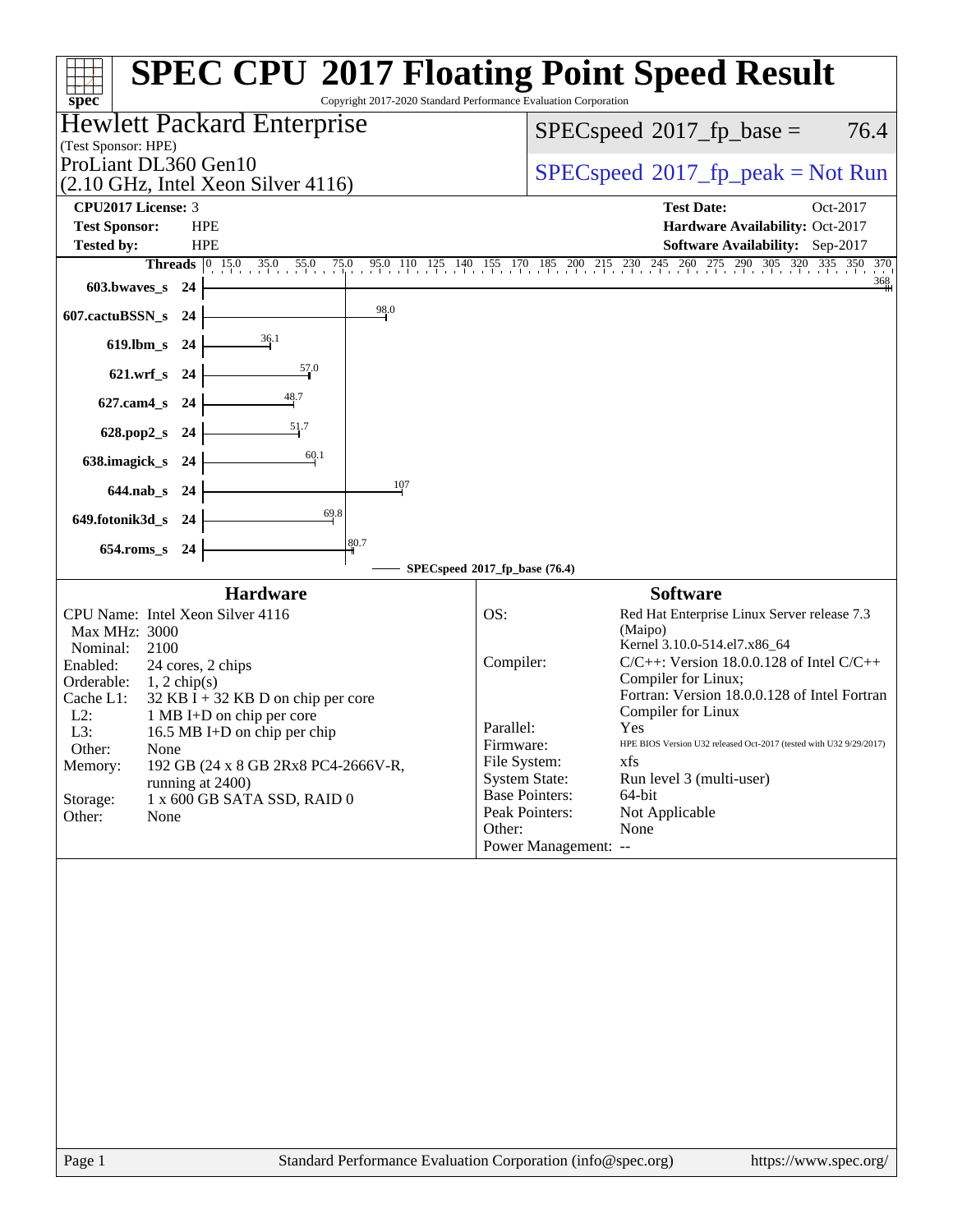Copyright 2017-2020 Standard Performance Evaluation Corporation

## Hewlett Packard Enterprise

(Test Sponsor: HPE)

**[spec](http://www.spec.org/)**

(2.10 GHz, Intel Xeon Silver 4116)

 $SPECspeed^{\circledcirc}2017_fp\_base = 76.4$  $SPECspeed^{\circledcirc}2017_fp\_base = 76.4$ 

## ProLiant DL360 Gen10  $SPECspeed^{\circ}2017\_fp\_peak = Not Run$  $SPECspeed^{\circ}2017\_fp\_peak = Not Run$

**[CPU2017 License:](http://www.spec.org/auto/cpu2017/Docs/result-fields.html#CPU2017License)** 3 **[Test Date:](http://www.spec.org/auto/cpu2017/Docs/result-fields.html#TestDate)** Oct-2017 **[Test Sponsor:](http://www.spec.org/auto/cpu2017/Docs/result-fields.html#TestSponsor)** HPE **[Hardware Availability:](http://www.spec.org/auto/cpu2017/Docs/result-fields.html#HardwareAvailability)** Oct-2017 **[Tested by:](http://www.spec.org/auto/cpu2017/Docs/result-fields.html#Testedby)** HPE **[Software Availability:](http://www.spec.org/auto/cpu2017/Docs/result-fields.html#SoftwareAvailability)** Sep-2017

## **[Results Table](http://www.spec.org/auto/cpu2017/Docs/result-fields.html#ResultsTable)**

|                              | <b>Base</b>                 |                |                | <b>Peak</b>    |       |                |       |                |                |              |                |              |                |              |
|------------------------------|-----------------------------|----------------|----------------|----------------|-------|----------------|-------|----------------|----------------|--------------|----------------|--------------|----------------|--------------|
| <b>Benchmark</b>             | <b>Threads</b>              | <b>Seconds</b> | Ratio          | <b>Seconds</b> | Ratio | <b>Seconds</b> | Ratio | <b>Threads</b> | <b>Seconds</b> | <b>Ratio</b> | <b>Seconds</b> | <b>Ratio</b> | <b>Seconds</b> | <b>Ratio</b> |
| 603.bwayes s                 | 24                          | 160            | 369            | 160            | 368   | 161            | 366   |                |                |              |                |              |                |              |
| 607.cactuBSSN s              | 24                          | 169            | 98.4           | 170            | 98.0  | 170            | 97.9  |                |                |              |                |              |                |              |
| $619.1 \text{bm}\s$          | 24                          | 146            | 35.9           | 145            | 36.2  | 145            | 36.1  |                |                |              |                |              |                |              |
| $621.wrf$ s                  | 24                          | 234            | 56.6           | 232            | 57.0  | 231            | 57.2  |                |                |              |                |              |                |              |
| $627$ .cam $4$ <sub>-S</sub> | 24                          | 182            | 48.7           | 182            | 48.6  | 182            | 48.7  |                |                |              |                |              |                |              |
| $628.pop2_s$                 | 24                          | <b>230</b>     | 51.7           | 229            | 51.8  | 231            | 51.3  |                |                |              |                |              |                |              |
| 638.imagick_s                | 24                          | 240            | 60.1           | 240            | 60.1  | 240            | 60.0  |                |                |              |                |              |                |              |
| $644$ .nab s                 | 24                          | 164            | <b>107</b>     | 164            | 107   | 164            | 107   |                |                |              |                |              |                |              |
| 649.fotonik3d s              | 24                          | 131            | 69.8           | 131            | 69.6  | <u>131</u>     | 69.8  |                |                |              |                |              |                |              |
| 654.roms s                   | 24                          | 198            | 79.6           | 195            | 80.9  | 195            | 80.7  |                |                |              |                |              |                |              |
|                              | $SPECspeed*2017_fp\_base =$ |                | 76.4           |                |       |                |       |                |                |              |                |              |                |              |
|                              | $SPECspeed*2017_fp\_peak =$ |                | <b>Not Run</b> |                |       |                |       |                |                |              |                |              |                |              |

Results appear in the [order in which they were run.](http://www.spec.org/auto/cpu2017/Docs/result-fields.html#RunOrder) Bold underlined text [indicates a median measurement](http://www.spec.org/auto/cpu2017/Docs/result-fields.html#Median).

#### **[Operating System Notes](http://www.spec.org/auto/cpu2017/Docs/result-fields.html#OperatingSystemNotes)**

 Stack size set to unlimited using "ulimit -s unlimited" Transparent Huge Pages enabled by default Filesystem page cache cleared with: shell invocation of 'sync; echo 3 > /proc/sys/vm/drop\_caches' prior to run irqbalance disabled with "systemctl stop irqbalance" tuned profile set wtih "tuned-adm profile throughput-performance"

#### **[General Notes](http://www.spec.org/auto/cpu2017/Docs/result-fields.html#GeneralNotes)**

Environment variables set by runcpu before the start of the run: KMP\_AFFINITY = "granularity=core,compact" LD\_LIBRARY\_PATH = "/home/cpu2017/lib/ia32:/home/cpu2017/lib/intel64:/home/cpu2017/je5.0.1-32" LD\_LIBRARY\_PATH = "\$LD\_LIBRARY\_PATH:/home/cpu2017/je5.0.1-64" OMP\_STACKSIZE = "192M"

 Binaries compiled on a system with 1x Intel Core i7-4790 CPU + 32GB RAM memory using Redhat Enterprise Linux 7.4

### **[Platform Notes](http://www.spec.org/auto/cpu2017/Docs/result-fields.html#PlatformNotes)**

BIOS Configuration: Intel Hyperthreading set to Disabled Thermal Configuration set to Maximum Cooling LLC Prefetcher set to Enabled LLC Dead Line Allocation set to Disabled Stale A to S set to Disabled Memory Patrol Scrubbing set to disabled

**(Continued on next page)**

| https://www.spec.org/ |
|-----------------------|
|                       |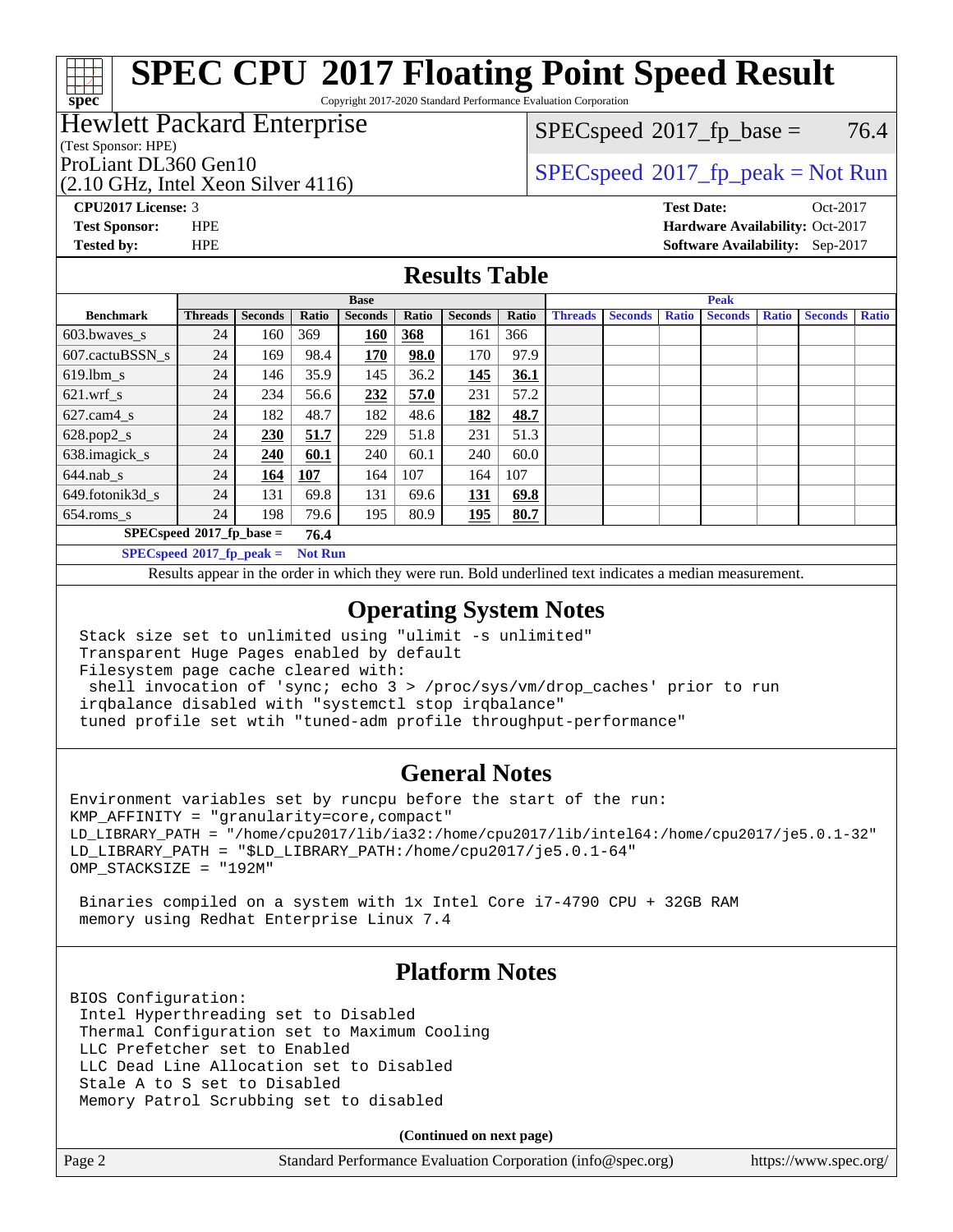Copyright 2017-2020 Standard Performance Evaluation Corporation

## Hewlett Packard Enterprise

(2.10 GHz, Intel Xeon Silver 4116)

 $SPECspeed^{\circledcirc}2017_fp\_base = 76.4$  $SPECspeed^{\circledcirc}2017_fp\_base = 76.4$ 

(Test Sponsor: HPE)

ProLiant DL360 Gen10<br>  $SPECspeed^{\circ}2017\_fp\_peak = Not Run$  $SPECspeed^{\circ}2017\_fp\_peak = Not Run$ 

**[spec](http://www.spec.org/)**

**[CPU2017 License:](http://www.spec.org/auto/cpu2017/Docs/result-fields.html#CPU2017License)** 3 **[Test Date:](http://www.spec.org/auto/cpu2017/Docs/result-fields.html#TestDate)** Oct-2017 **[Test Sponsor:](http://www.spec.org/auto/cpu2017/Docs/result-fields.html#TestSponsor)** HPE **[Hardware Availability:](http://www.spec.org/auto/cpu2017/Docs/result-fields.html#HardwareAvailability)** Oct-2017 **[Tested by:](http://www.spec.org/auto/cpu2017/Docs/result-fields.html#Testedby)** HPE **[Software Availability:](http://www.spec.org/auto/cpu2017/Docs/result-fields.html#SoftwareAvailability)** Sep-2017

#### **[Platform Notes \(Continued\)](http://www.spec.org/auto/cpu2017/Docs/result-fields.html#PlatformNotes)**

Page 3 Standard Performance Evaluation Corporation [\(info@spec.org\)](mailto:info@spec.org) <https://www.spec.org/> Workload Profile set to General Peak Frequency Compute Energy/Performance Bias set to Maximum Performance Workload Profile set to Custom NUMA Group Size Optimization set to Flat Sysinfo program /home/cpu2017/bin/sysinfo Rev: r5797 of 2017-06-14 96c45e4568ad54c135fd618bcc091c0f running on DL360G10 Thu Oct 12 10:49:32 2017 SUT (System Under Test) info as seen by some common utilities. For more information on this section, see <https://www.spec.org/cpu2017/Docs/config.html#sysinfo> From /proc/cpuinfo model name : Intel(R) Xeon(R) Silver 4116 CPU @ 2.10GHz 2 "physical id"s (chips) 24 "processors" cores, siblings (Caution: counting these is hw and system dependent. The following excerpts from /proc/cpuinfo might not be reliable. Use with caution.) cpu cores : 12 siblings : 12 physical 0: cores 0 1 2 3 4 5 8 9 10 11 12 13 physical 1: cores 0 1 2 3 4 5 8 9 10 11 12 13 From lscpu: Architecture: x86\_64 CPU op-mode(s): 32-bit, 64-bit Byte Order: Little Endian  $CPU(s):$  24 On-line CPU(s) list: 0-23 Thread(s) per core: 1 Core(s) per socket: 12 Socket(s): 2 NUMA node(s): 2 Vendor ID: GenuineIntel CPU family: 6 Model: 85 Model name:  $Intel(R)$  Xeon(R) Silver 4116 CPU @ 2.10GHz Stepping: 4 CPU MHz: 2100.000 BogoMIPS: 4205.21 Virtualization: VT-x L1d cache: 32K L1i cache: 32K L2 cache: 1024K L3 cache: 16896K NUMA node0 CPU(s): 0-11 NUMA node1 CPU(s): 12-23 **(Continued on next page)**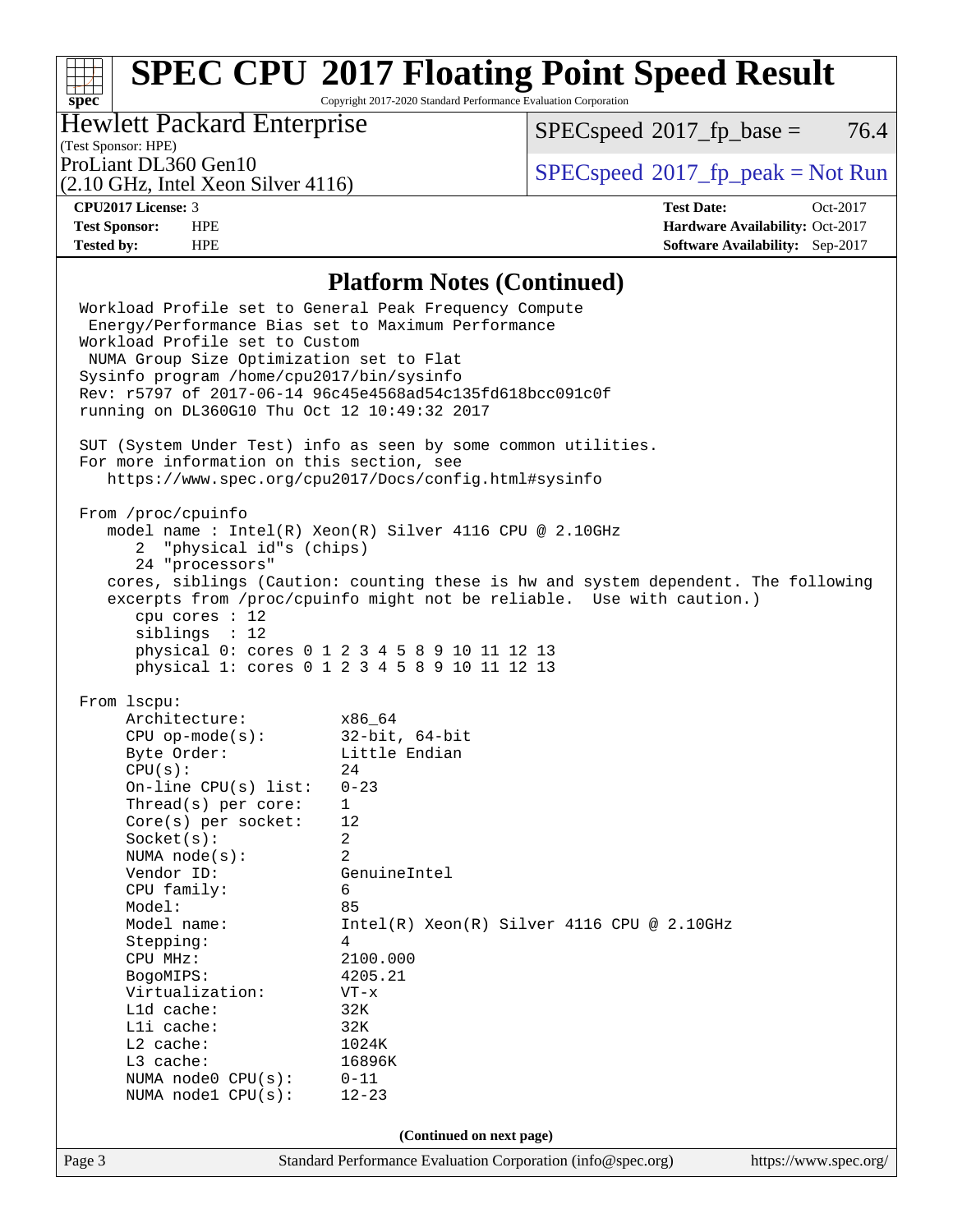#### **[spec](http://www.spec.org/) [SPEC CPU](http://www.spec.org/auto/cpu2017/Docs/result-fields.html#SPECCPU2017FloatingPointSpeedResult)[2017 Floating Point Speed Result](http://www.spec.org/auto/cpu2017/Docs/result-fields.html#SPECCPU2017FloatingPointSpeedResult)** Copyright 2017-2020 Standard Performance Evaluation Corporation (Test Sponsor: HPE) Hewlett Packard Enterprise (2.10 GHz, Intel Xeon Silver 4116) ProLiant DL360 Gen10<br>  $SPECspeed^{\circ}2017\_fp\_peak = Not Run$  $SPECspeed^{\circ}2017\_fp\_peak = Not Run$  $SPECspeed^{\circ}2017\_fp\_base = 76.4$  $SPECspeed^{\circ}2017\_fp\_base = 76.4$ **[CPU2017 License:](http://www.spec.org/auto/cpu2017/Docs/result-fields.html#CPU2017License)** 3 **[Test Date:](http://www.spec.org/auto/cpu2017/Docs/result-fields.html#TestDate)** Oct-2017 **[Test Sponsor:](http://www.spec.org/auto/cpu2017/Docs/result-fields.html#TestSponsor)** HPE **[Hardware Availability:](http://www.spec.org/auto/cpu2017/Docs/result-fields.html#HardwareAvailability)** Oct-2017 **[Tested by:](http://www.spec.org/auto/cpu2017/Docs/result-fields.html#Testedby)** HPE **[Software Availability:](http://www.spec.org/auto/cpu2017/Docs/result-fields.html#SoftwareAvailability)** Sep-2017 **[Platform Notes \(Continued\)](http://www.spec.org/auto/cpu2017/Docs/result-fields.html#PlatformNotes)** /proc/cpuinfo cache data cache size : 16896 KB From numactl --hardware WARNING: a numactl 'node' might or might not correspond to a physical chip. From /proc/meminfo MemTotal: 197750684 kB HugePages\_Total: 0 Hugepagesize: 2048 kB From /etc/\*release\* /etc/\*version\* os-release: NAME="Red Hat Enterprise Linux Server" VERSION="7.3 (Maipo)" ID="rhel" ID\_LIKE="fedora" VERSION\_ID="7.3" PRETTY\_NAME="Red Hat Enterprise Linux Server 7.3 (Maipo)" ANSI\_COLOR="0;31" CPE\_NAME="cpe:/o:redhat:enterprise\_linux:7.3:GA:server" redhat-release: Red Hat Enterprise Linux Server release 7.3 (Maipo) system-release: Red Hat Enterprise Linux Server release 7.3 (Maipo) system-release-cpe: cpe:/o:redhat:enterprise\_linux:7.3:ga:server uname -a: Linux DL360G10 3.10.0-514.el7.x86\_64 #1 SMP Wed Oct 19 11:24:13 EDT 2016 x86\_64 x86\_64 x86\_64 GNU/Linux run-level 3 Oct 12 02:28 SPEC is set to: /home/cpu2017 Filesystem Type Size Used Avail Use% Mounted on /dev/mapper/rhel\_dl360g10-home xfs 504G 37G 467G 8% /home Additional information from dmidecode follows. WARNING: Use caution when you interpret this section. The 'dmidecode' program reads system data which is "intended to allow hardware to be accurately determined", but the intent may not be met, as there are frequent changes to hardware, firmware, and the "DMTF SMBIOS" standard. BIOS HPE U32 09/29/2017 Memory: 24x UNKNOWN NOT AVAILABLE 8 GB 2 rank 2666, configured at 2400 (End of data from sysinfo program)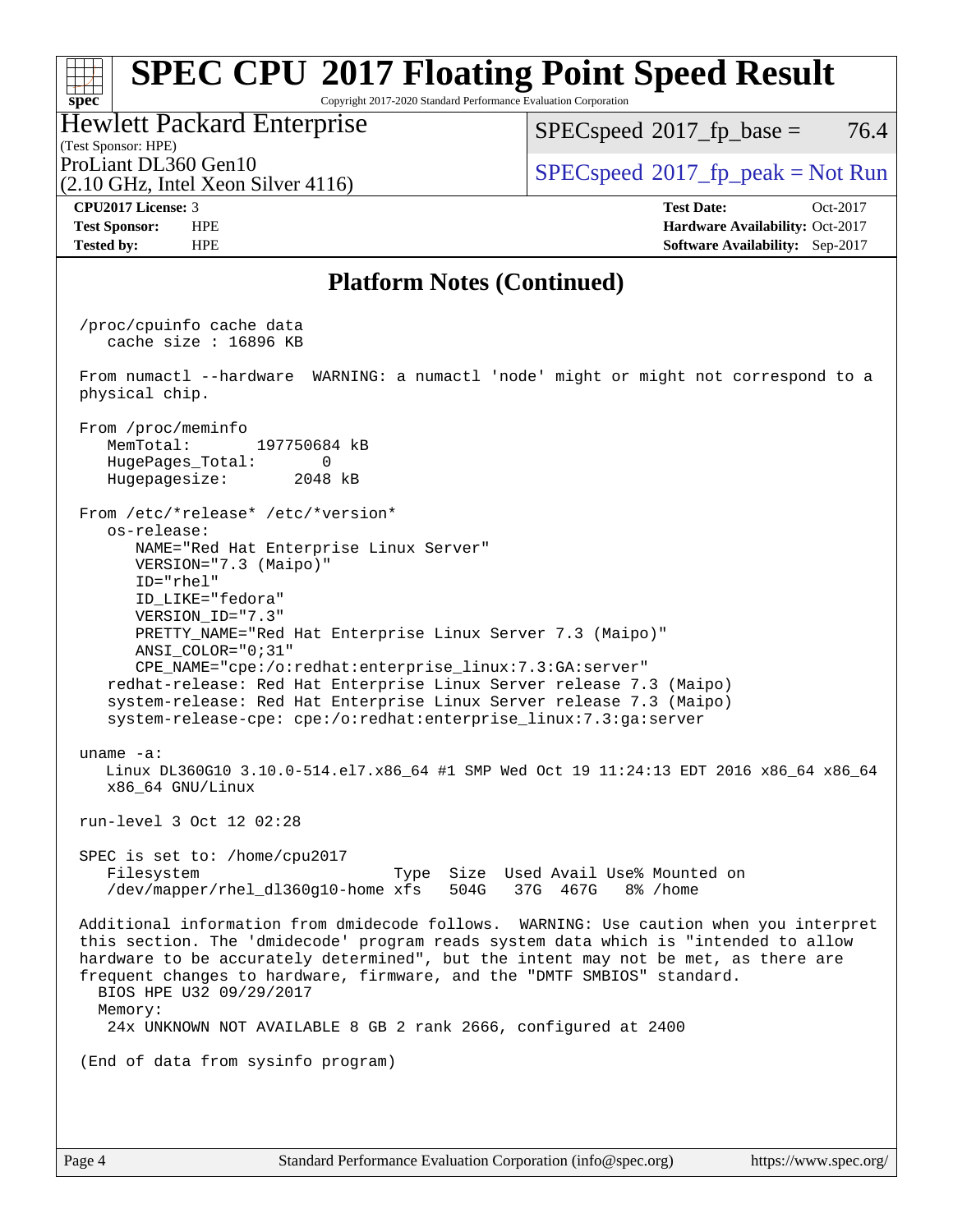## **[SPEC CPU](http://www.spec.org/auto/cpu2017/Docs/result-fields.html#SPECCPU2017FloatingPointSpeedResult)[2017 Floating Point Speed Result](http://www.spec.org/auto/cpu2017/Docs/result-fields.html#SPECCPU2017FloatingPointSpeedResult)** Copyright 2017-2020 Standard Performance Evaluation Corporation

## Hewlett Packard Enterprise

 $SPECspeed^{\circ}2017_fp\_base = 76.4$  $SPECspeed^{\circ}2017_fp\_base = 76.4$ 

## (Test Sponsor: HPE)

(2.10 GHz, Intel Xeon Silver 4116)

ProLiant DL360 Gen10<br>  $SPECspeed^{\circ}2017\_fp\_peak = Not Run$  $SPECspeed^{\circ}2017\_fp\_peak = Not Run$ 

**[spec](http://www.spec.org/)**

**[Tested by:](http://www.spec.org/auto/cpu2017/Docs/result-fields.html#Testedby)** HPE **[Software Availability:](http://www.spec.org/auto/cpu2017/Docs/result-fields.html#SoftwareAvailability)** Sep-2017

**[CPU2017 License:](http://www.spec.org/auto/cpu2017/Docs/result-fields.html#CPU2017License)** 3 **[Test Date:](http://www.spec.org/auto/cpu2017/Docs/result-fields.html#TestDate)** Oct-2017 **[Test Sponsor:](http://www.spec.org/auto/cpu2017/Docs/result-fields.html#TestSponsor)** HPE **[Hardware Availability:](http://www.spec.org/auto/cpu2017/Docs/result-fields.html#HardwareAvailability)** Oct-2017

## **[Compiler Version Notes](http://www.spec.org/auto/cpu2017/Docs/result-fields.html#CompilerVersionNotes)**

| 619.1bm $s(base)$ 638.imagick $s(base)$ 644.nab $s(base)$<br>C                                                                                                                                                                                                                                    |
|---------------------------------------------------------------------------------------------------------------------------------------------------------------------------------------------------------------------------------------------------------------------------------------------------|
| icc (ICC) 18.0.0 20170811<br>Copyright (C) 1985-2017 Intel Corporation. All rights reserved.                                                                                                                                                                                                      |
| $C_{++}$ , C, Fortran   607. cactuBSSN s(base)                                                                                                                                                                                                                                                    |
| icpc (ICC) 18.0.0 20170811<br>Copyright (C) 1985-2017 Intel Corporation. All rights reserved.<br>icc (ICC) 18.0.0 20170811<br>Copyright (C) 1985-2017 Intel Corporation. All rights reserved.<br>ifort (IFORT) 18.0.0 20170811<br>Copyright (C) 1985-2017 Intel Corporation. All rights reserved. |
|                                                                                                                                                                                                                                                                                                   |
| Fortran $\qquad \qquad$ 603.bwaves s(base) 649.fotonik3d s(base) 654.roms s(base)                                                                                                                                                                                                                 |
| ifort (IFORT) 18.0.0 20170811<br>Copyright (C) 1985-2017 Intel Corporation. All rights reserved.                                                                                                                                                                                                  |
| Fortran, $C = \begin{bmatrix} 621.wrf\_s(base) & 627.cam4_s(base) & 628.pop2_s(base) \end{bmatrix}$                                                                                                                                                                                               |
| ifort (IFORT) 18.0.0 20170811<br>Copyright (C) 1985-2017 Intel Corporation. All rights reserved.<br>icc (ICC) 18.0.0 20170811<br>Copyright (C) 1985-2017 Intel Corporation. All rights reserved.                                                                                                  |

## **[Base Compiler Invocation](http://www.spec.org/auto/cpu2017/Docs/result-fields.html#BaseCompilerInvocation)**

[C benchmarks](http://www.spec.org/auto/cpu2017/Docs/result-fields.html#Cbenchmarks): [icc](http://www.spec.org/cpu2017/results/res2017q4/cpu2017-20171031-00443.flags.html#user_CCbase_intel_icc_18.0_66fc1ee009f7361af1fbd72ca7dcefbb700085f36577c54f309893dd4ec40d12360134090235512931783d35fd58c0460139e722d5067c5574d8eaf2b3e37e92)

[Fortran benchmarks](http://www.spec.org/auto/cpu2017/Docs/result-fields.html#Fortranbenchmarks): [ifort](http://www.spec.org/cpu2017/results/res2017q4/cpu2017-20171031-00443.flags.html#user_FCbase_intel_ifort_18.0_8111460550e3ca792625aed983ce982f94888b8b503583aa7ba2b8303487b4d8a21a13e7191a45c5fd58ff318f48f9492884d4413fa793fd88dd292cad7027ca)

[Benchmarks using both Fortran and C](http://www.spec.org/auto/cpu2017/Docs/result-fields.html#BenchmarksusingbothFortranandC): [ifort](http://www.spec.org/cpu2017/results/res2017q4/cpu2017-20171031-00443.flags.html#user_CC_FCbase_intel_ifort_18.0_8111460550e3ca792625aed983ce982f94888b8b503583aa7ba2b8303487b4d8a21a13e7191a45c5fd58ff318f48f9492884d4413fa793fd88dd292cad7027ca) [icc](http://www.spec.org/cpu2017/results/res2017q4/cpu2017-20171031-00443.flags.html#user_CC_FCbase_intel_icc_18.0_66fc1ee009f7361af1fbd72ca7dcefbb700085f36577c54f309893dd4ec40d12360134090235512931783d35fd58c0460139e722d5067c5574d8eaf2b3e37e92)

**(Continued on next page)**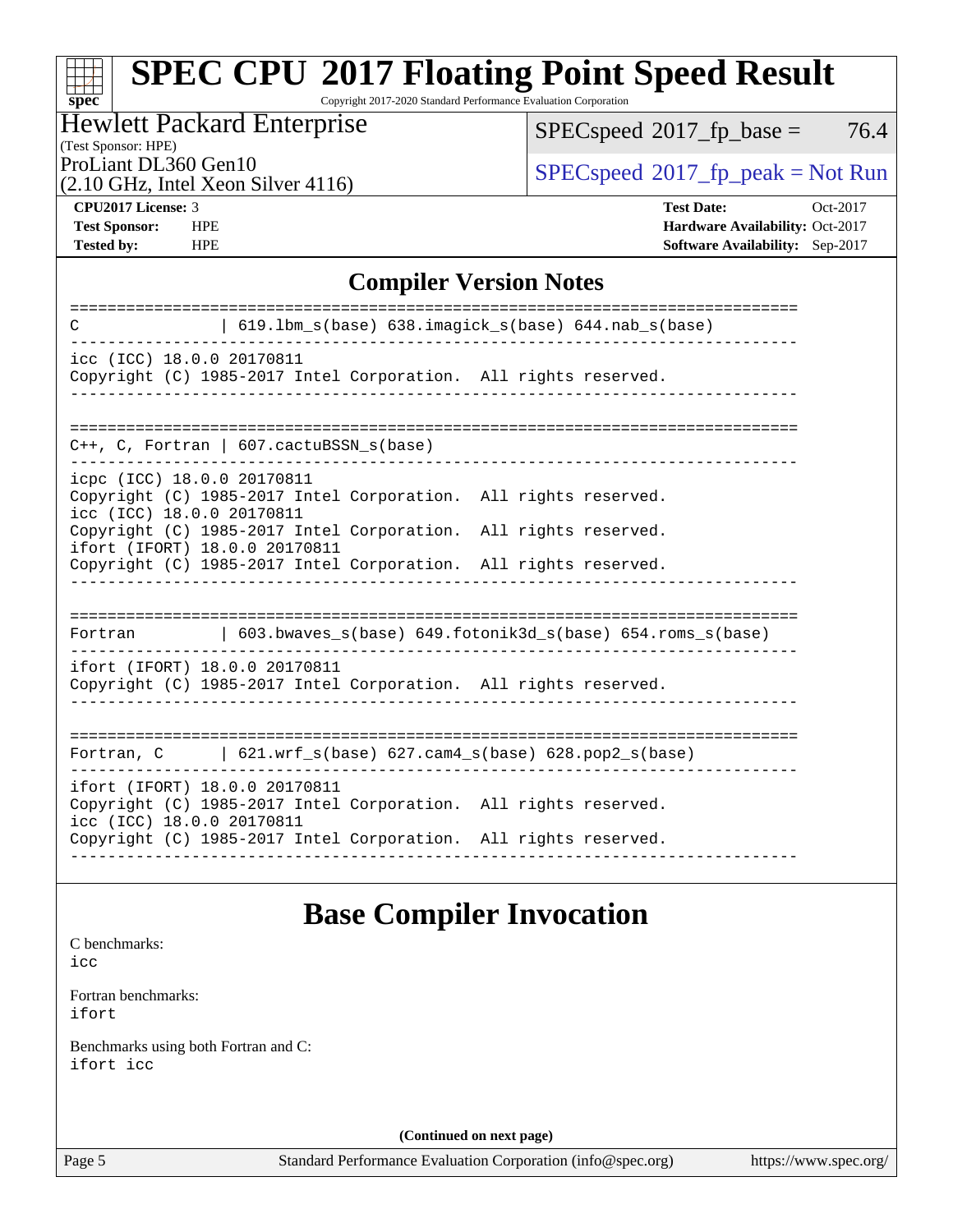Copyright 2017-2020 Standard Performance Evaluation Corporation

## Hewlett Packard Enterprise

 $SPEC speed^{\circ}2017\_fp\_base = 76.4$ 

(Test Sponsor: HPE)

(2.10 GHz, Intel Xeon Silver 4116)

ProLiant DL360 Gen10<br>  $SPECspeed^{\circ}2017\_fp\_peak = Not Run$  $SPECspeed^{\circ}2017\_fp\_peak = Not Run$ 

**[spec](http://www.spec.org/)**

**[CPU2017 License:](http://www.spec.org/auto/cpu2017/Docs/result-fields.html#CPU2017License)** 3 **[Test Date:](http://www.spec.org/auto/cpu2017/Docs/result-fields.html#TestDate)** Oct-2017 **[Test Sponsor:](http://www.spec.org/auto/cpu2017/Docs/result-fields.html#TestSponsor)** HPE **[Hardware Availability:](http://www.spec.org/auto/cpu2017/Docs/result-fields.html#HardwareAvailability)** Oct-2017 **[Tested by:](http://www.spec.org/auto/cpu2017/Docs/result-fields.html#Testedby)** HPE **[Software Availability:](http://www.spec.org/auto/cpu2017/Docs/result-fields.html#SoftwareAvailability)** Sep-2017

## **[Base Compiler Invocation \(Continued\)](http://www.spec.org/auto/cpu2017/Docs/result-fields.html#BaseCompilerInvocation)**

[Benchmarks using Fortran, C, and C++:](http://www.spec.org/auto/cpu2017/Docs/result-fields.html#BenchmarksusingFortranCandCXX) [icpc](http://www.spec.org/cpu2017/results/res2017q4/cpu2017-20171031-00443.flags.html#user_CC_CXX_FCbase_intel_icpc_18.0_c510b6838c7f56d33e37e94d029a35b4a7bccf4766a728ee175e80a419847e808290a9b78be685c44ab727ea267ec2f070ec5dc83b407c0218cded6866a35d07) [icc](http://www.spec.org/cpu2017/results/res2017q4/cpu2017-20171031-00443.flags.html#user_CC_CXX_FCbase_intel_icc_18.0_66fc1ee009f7361af1fbd72ca7dcefbb700085f36577c54f309893dd4ec40d12360134090235512931783d35fd58c0460139e722d5067c5574d8eaf2b3e37e92) [ifort](http://www.spec.org/cpu2017/results/res2017q4/cpu2017-20171031-00443.flags.html#user_CC_CXX_FCbase_intel_ifort_18.0_8111460550e3ca792625aed983ce982f94888b8b503583aa7ba2b8303487b4d8a21a13e7191a45c5fd58ff318f48f9492884d4413fa793fd88dd292cad7027ca)

## **[Base Portability Flags](http://www.spec.org/auto/cpu2017/Docs/result-fields.html#BasePortabilityFlags)**

 603.bwaves\_s: [-DSPEC\\_LP64](http://www.spec.org/cpu2017/results/res2017q4/cpu2017-20171031-00443.flags.html#suite_basePORTABILITY603_bwaves_s_DSPEC_LP64) 607.cactuBSSN\_s: [-DSPEC\\_LP64](http://www.spec.org/cpu2017/results/res2017q4/cpu2017-20171031-00443.flags.html#suite_basePORTABILITY607_cactuBSSN_s_DSPEC_LP64) 619.lbm\_s: [-DSPEC\\_LP64](http://www.spec.org/cpu2017/results/res2017q4/cpu2017-20171031-00443.flags.html#suite_basePORTABILITY619_lbm_s_DSPEC_LP64) 621.wrf\_s: [-DSPEC\\_LP64](http://www.spec.org/cpu2017/results/res2017q4/cpu2017-20171031-00443.flags.html#suite_basePORTABILITY621_wrf_s_DSPEC_LP64) [-DSPEC\\_CASE\\_FLAG](http://www.spec.org/cpu2017/results/res2017q4/cpu2017-20171031-00443.flags.html#b621.wrf_s_baseCPORTABILITY_DSPEC_CASE_FLAG) [-convert big\\_endian](http://www.spec.org/cpu2017/results/res2017q4/cpu2017-20171031-00443.flags.html#user_baseFPORTABILITY621_wrf_s_convert_big_endian_c3194028bc08c63ac5d04de18c48ce6d347e4e562e8892b8bdbdc0214820426deb8554edfa529a3fb25a586e65a3d812c835984020483e7e73212c4d31a38223) 627.cam4\_s: [-DSPEC\\_LP64](http://www.spec.org/cpu2017/results/res2017q4/cpu2017-20171031-00443.flags.html#suite_basePORTABILITY627_cam4_s_DSPEC_LP64) [-DSPEC\\_CASE\\_FLAG](http://www.spec.org/cpu2017/results/res2017q4/cpu2017-20171031-00443.flags.html#b627.cam4_s_baseCPORTABILITY_DSPEC_CASE_FLAG) 628.pop2\_s: [-DSPEC\\_LP64](http://www.spec.org/cpu2017/results/res2017q4/cpu2017-20171031-00443.flags.html#suite_basePORTABILITY628_pop2_s_DSPEC_LP64) [-DSPEC\\_CASE\\_FLAG](http://www.spec.org/cpu2017/results/res2017q4/cpu2017-20171031-00443.flags.html#b628.pop2_s_baseCPORTABILITY_DSPEC_CASE_FLAG) [-convert big\\_endian](http://www.spec.org/cpu2017/results/res2017q4/cpu2017-20171031-00443.flags.html#user_baseFPORTABILITY628_pop2_s_convert_big_endian_c3194028bc08c63ac5d04de18c48ce6d347e4e562e8892b8bdbdc0214820426deb8554edfa529a3fb25a586e65a3d812c835984020483e7e73212c4d31a38223) [-assume byterecl](http://www.spec.org/cpu2017/results/res2017q4/cpu2017-20171031-00443.flags.html#user_baseFPORTABILITY628_pop2_s_assume_byterecl_7e47d18b9513cf18525430bbf0f2177aa9bf368bc7a059c09b2c06a34b53bd3447c950d3f8d6c70e3faf3a05c8557d66a5798b567902e8849adc142926523472) 638.imagick\_s: [-DSPEC\\_LP64](http://www.spec.org/cpu2017/results/res2017q4/cpu2017-20171031-00443.flags.html#suite_basePORTABILITY638_imagick_s_DSPEC_LP64) 644.nab\_s: [-DSPEC\\_LP64](http://www.spec.org/cpu2017/results/res2017q4/cpu2017-20171031-00443.flags.html#suite_basePORTABILITY644_nab_s_DSPEC_LP64) 649.fotonik3d\_s: [-DSPEC\\_LP64](http://www.spec.org/cpu2017/results/res2017q4/cpu2017-20171031-00443.flags.html#suite_basePORTABILITY649_fotonik3d_s_DSPEC_LP64) 654.roms\_s: [-DSPEC\\_LP64](http://www.spec.org/cpu2017/results/res2017q4/cpu2017-20171031-00443.flags.html#suite_basePORTABILITY654_roms_s_DSPEC_LP64)

## **[Base Optimization Flags](http://www.spec.org/auto/cpu2017/Docs/result-fields.html#BaseOptimizationFlags)**

#### [C benchmarks](http://www.spec.org/auto/cpu2017/Docs/result-fields.html#Cbenchmarks):

[-xCORE-AVX2](http://www.spec.org/cpu2017/results/res2017q4/cpu2017-20171031-00443.flags.html#user_CCbase_f-xCORE-AVX2) [-ipo](http://www.spec.org/cpu2017/results/res2017q4/cpu2017-20171031-00443.flags.html#user_CCbase_f-ipo) [-O3](http://www.spec.org/cpu2017/results/res2017q4/cpu2017-20171031-00443.flags.html#user_CCbase_f-O3) [-no-prec-div](http://www.spec.org/cpu2017/results/res2017q4/cpu2017-20171031-00443.flags.html#user_CCbase_f-no-prec-div) [-qopt-prefetch](http://www.spec.org/cpu2017/results/res2017q4/cpu2017-20171031-00443.flags.html#user_CCbase_f-qopt-prefetch) [-ffinite-math-only](http://www.spec.org/cpu2017/results/res2017q4/cpu2017-20171031-00443.flags.html#user_CCbase_f_finite_math_only_cb91587bd2077682c4b38af759c288ed7c732db004271a9512da14a4f8007909a5f1427ecbf1a0fb78ff2a814402c6114ac565ca162485bbcae155b5e4258871) [-qopt-mem-layout-trans=3](http://www.spec.org/cpu2017/results/res2017q4/cpu2017-20171031-00443.flags.html#user_CCbase_f-qopt-mem-layout-trans_de80db37974c74b1f0e20d883f0b675c88c3b01e9d123adea9b28688d64333345fb62bc4a798493513fdb68f60282f9a726aa07f478b2f7113531aecce732043) [-qopenmp](http://www.spec.org/cpu2017/results/res2017q4/cpu2017-20171031-00443.flags.html#user_CCbase_qopenmp_16be0c44f24f464004c6784a7acb94aca937f053568ce72f94b139a11c7c168634a55f6653758ddd83bcf7b8463e8028bb0b48b77bcddc6b78d5d95bb1df2967) [-DSPEC\\_OPENMP](http://www.spec.org/cpu2017/results/res2017q4/cpu2017-20171031-00443.flags.html#suite_CCbase_DSPEC_OPENMP)

[Fortran benchmarks](http://www.spec.org/auto/cpu2017/Docs/result-fields.html#Fortranbenchmarks):

[-DSPEC\\_OPENMP](http://www.spec.org/cpu2017/results/res2017q4/cpu2017-20171031-00443.flags.html#suite_FCbase_DSPEC_OPENMP) [-xCORE-AVX2](http://www.spec.org/cpu2017/results/res2017q4/cpu2017-20171031-00443.flags.html#user_FCbase_f-xCORE-AVX2) [-ipo](http://www.spec.org/cpu2017/results/res2017q4/cpu2017-20171031-00443.flags.html#user_FCbase_f-ipo) [-O3](http://www.spec.org/cpu2017/results/res2017q4/cpu2017-20171031-00443.flags.html#user_FCbase_f-O3) [-no-prec-div](http://www.spec.org/cpu2017/results/res2017q4/cpu2017-20171031-00443.flags.html#user_FCbase_f-no-prec-div) [-qopt-prefetch](http://www.spec.org/cpu2017/results/res2017q4/cpu2017-20171031-00443.flags.html#user_FCbase_f-qopt-prefetch) [-ffinite-math-only](http://www.spec.org/cpu2017/results/res2017q4/cpu2017-20171031-00443.flags.html#user_FCbase_f_finite_math_only_cb91587bd2077682c4b38af759c288ed7c732db004271a9512da14a4f8007909a5f1427ecbf1a0fb78ff2a814402c6114ac565ca162485bbcae155b5e4258871) [-qopt-mem-layout-trans=3](http://www.spec.org/cpu2017/results/res2017q4/cpu2017-20171031-00443.flags.html#user_FCbase_f-qopt-mem-layout-trans_de80db37974c74b1f0e20d883f0b675c88c3b01e9d123adea9b28688d64333345fb62bc4a798493513fdb68f60282f9a726aa07f478b2f7113531aecce732043) [-qopenmp](http://www.spec.org/cpu2017/results/res2017q4/cpu2017-20171031-00443.flags.html#user_FCbase_qopenmp_16be0c44f24f464004c6784a7acb94aca937f053568ce72f94b139a11c7c168634a55f6653758ddd83bcf7b8463e8028bb0b48b77bcddc6b78d5d95bb1df2967) [-nostandard-realloc-lhs](http://www.spec.org/cpu2017/results/res2017q4/cpu2017-20171031-00443.flags.html#user_FCbase_f_2003_std_realloc_82b4557e90729c0f113870c07e44d33d6f5a304b4f63d4c15d2d0f1fab99f5daaed73bdb9275d9ae411527f28b936061aa8b9c8f2d63842963b95c9dd6426b8a) [-align array32byte](http://www.spec.org/cpu2017/results/res2017q4/cpu2017-20171031-00443.flags.html#user_FCbase_align_array32byte_b982fe038af199962ba9a80c053b8342c548c85b40b8e86eb3cc33dee0d7986a4af373ac2d51c3f7cf710a18d62fdce2948f201cd044323541f22fc0fffc51b6)

[Benchmarks using both Fortran and C](http://www.spec.org/auto/cpu2017/Docs/result-fields.html#BenchmarksusingbothFortranandC): [-xCORE-AVX2](http://www.spec.org/cpu2017/results/res2017q4/cpu2017-20171031-00443.flags.html#user_CC_FCbase_f-xCORE-AVX2) [-ipo](http://www.spec.org/cpu2017/results/res2017q4/cpu2017-20171031-00443.flags.html#user_CC_FCbase_f-ipo) [-O3](http://www.spec.org/cpu2017/results/res2017q4/cpu2017-20171031-00443.flags.html#user_CC_FCbase_f-O3) [-no-prec-div](http://www.spec.org/cpu2017/results/res2017q4/cpu2017-20171031-00443.flags.html#user_CC_FCbase_f-no-prec-div) [-qopt-prefetch](http://www.spec.org/cpu2017/results/res2017q4/cpu2017-20171031-00443.flags.html#user_CC_FCbase_f-qopt-prefetch) [-ffinite-math-only](http://www.spec.org/cpu2017/results/res2017q4/cpu2017-20171031-00443.flags.html#user_CC_FCbase_f_finite_math_only_cb91587bd2077682c4b38af759c288ed7c732db004271a9512da14a4f8007909a5f1427ecbf1a0fb78ff2a814402c6114ac565ca162485bbcae155b5e4258871) [-qopt-mem-layout-trans=3](http://www.spec.org/cpu2017/results/res2017q4/cpu2017-20171031-00443.flags.html#user_CC_FCbase_f-qopt-mem-layout-trans_de80db37974c74b1f0e20d883f0b675c88c3b01e9d123adea9b28688d64333345fb62bc4a798493513fdb68f60282f9a726aa07f478b2f7113531aecce732043) [-qopenmp](http://www.spec.org/cpu2017/results/res2017q4/cpu2017-20171031-00443.flags.html#user_CC_FCbase_qopenmp_16be0c44f24f464004c6784a7acb94aca937f053568ce72f94b139a11c7c168634a55f6653758ddd83bcf7b8463e8028bb0b48b77bcddc6b78d5d95bb1df2967) [-DSPEC\\_OPENMP](http://www.spec.org/cpu2017/results/res2017q4/cpu2017-20171031-00443.flags.html#suite_CC_FCbase_DSPEC_OPENMP) [-nostandard-realloc-lhs](http://www.spec.org/cpu2017/results/res2017q4/cpu2017-20171031-00443.flags.html#user_CC_FCbase_f_2003_std_realloc_82b4557e90729c0f113870c07e44d33d6f5a304b4f63d4c15d2d0f1fab99f5daaed73bdb9275d9ae411527f28b936061aa8b9c8f2d63842963b95c9dd6426b8a) [-align array32byte](http://www.spec.org/cpu2017/results/res2017q4/cpu2017-20171031-00443.flags.html#user_CC_FCbase_align_array32byte_b982fe038af199962ba9a80c053b8342c548c85b40b8e86eb3cc33dee0d7986a4af373ac2d51c3f7cf710a18d62fdce2948f201cd044323541f22fc0fffc51b6)

[Benchmarks using Fortran, C, and C++:](http://www.spec.org/auto/cpu2017/Docs/result-fields.html#BenchmarksusingFortranCandCXX)

```
-xCORE-AVX2 -ipo -O3 -no-prec-div -qopt-prefetch -ffinite-math-only
-qopt-mem-layout-trans=3 -qopenmp -DSPEC_OPENMP
-nostandard-realloc-lhs -align array32byte
```